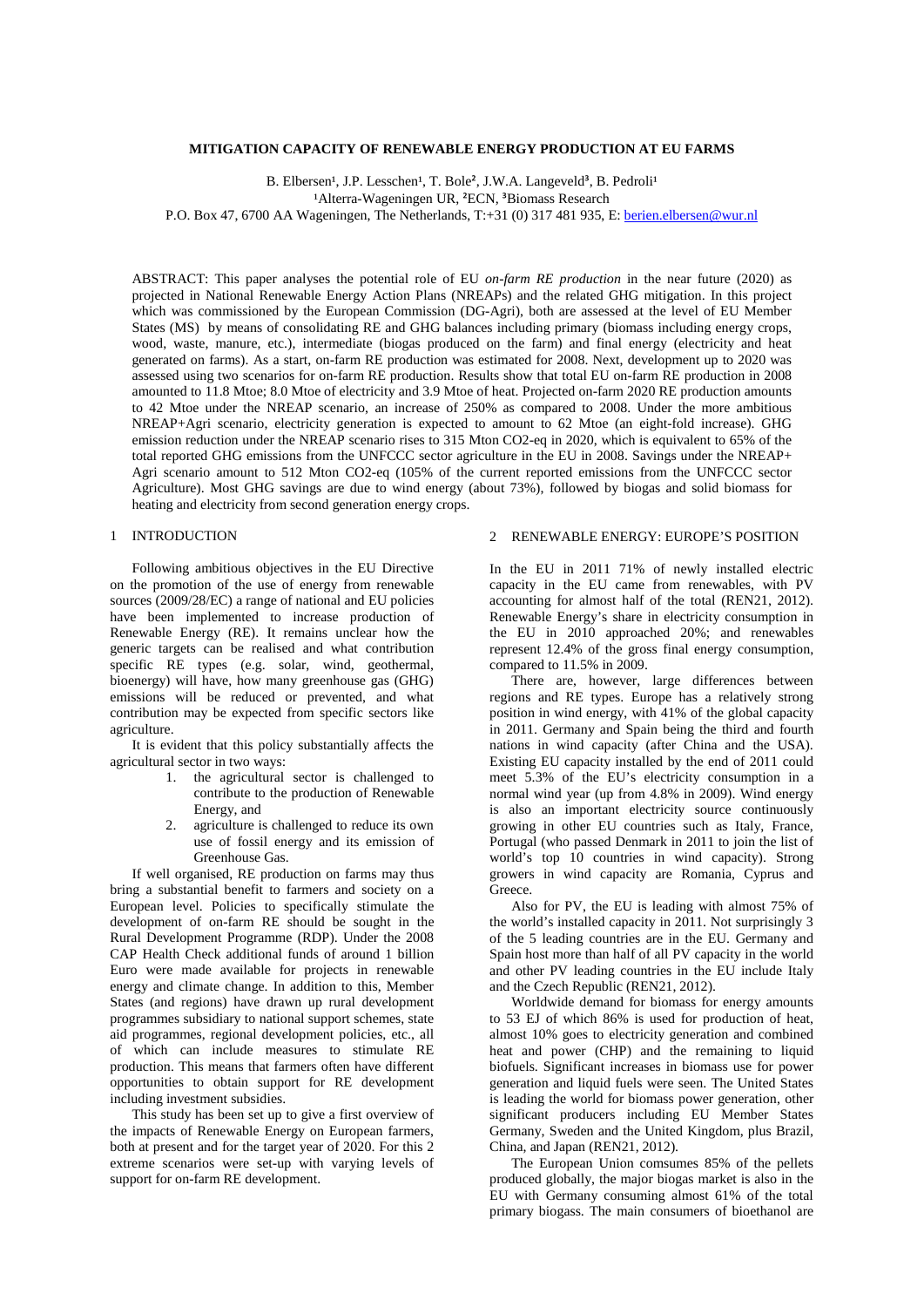in North and Latin America, while the EU is the lead consumer for biodiesel.

The top five countries—Germany, Sweden, Finland, the U.K., and the Netherlands—accounted for almost two-thirds of EU electricity production from solid biomass (including MSW), with Germany accounting for the largest share (17.6%). Other major producers include Poland, Italy, Denmark, and Austria (REN21, 2012).

Growth of biomass for power and heat in the EU has been driven greatly by supportive policies, which in many countries are coupled with taxes on fossil fuels or carbon dioxide emissions, as well as EU regulations that require reductions in landfilling of organic waste.

# 3 APPROACH AND METHODS

Renewable Energy (RE) is defined here as energy derived from natural resources which are renewable (being naturally replenished, e.g. sunlight, wind, rain, tides, geothermal heat, biomass). On-farm Renewable Energy is produced on farms; farms are economic enterprises basically relying on biological processes to generate agricultural products – food, feed, fibres, other natural materials, fuels – from natural resources such as land and/or non-saline water. On-farm RE covers energy generated by installations paid and/or operated by farms as well as by installations paid and/or operated by other legal entities (whether owned and/or managed by the farmer or not), and includes:

- o primary, intermediate and final RE that is both produced and consumed on the same farm,
- o final or intermediate RE that is consumed on one farm but produced on other farms,
- o final energy that is produced on the farm and that is exported,
- o final or intermediate RE produced on farms from biomass or waste from non-farming activities,
- o intermediate and final RE produced not on farms but using biomass or waste produced on farms.

3.1 Methodology used for RE energy balance

The renewable energy balance approach designed at ECN (Bole et al., 2011) aims to capture all the flows of renewable energy produced and consumed by, as well as imported to and exported from the agricultural sector (see Figure 1).



**Figure 1:** RE flows in the agriculture sector

The set-up of the balance is illustrated in Figure 2

covering the same categories as specified in the flow diagram of Figure 1. In Figure 2 it also becomes clear that per category of energy and fuels it needs to be specified whether it is imported on the farm, produced on the farm, exported from the farm and consumed either on farm or by the farm household.

|                        | Import  | Production | Export    |       | Consumption on farm |
|------------------------|---------|------------|-----------|-------|---------------------|
|                        | on farm | on farm    | from farm | Total | by                  |
| Final energy           |         |            |           |       | households          |
| Electricity            |         |            |           |       |                     |
| Heating                |         |            |           |       |                     |
| Cooling                |         |            |           |       |                     |
| Biofuels for transport |         |            |           |       |                     |
| Biofuels for machinery |         |            |           |       |                     |
| Intermediate fuels     |         |            |           |       |                     |
| <b>Biogas</b>          |         |            |           |       |                     |
| <b>Primary fuels</b>   |         |            |           |       |                     |
| Total energy crops     |         |            |           |       |                     |
| Forest wood            |         |            |           |       |                     |
| Agro waste             |         |            |           |       |                     |
| .                      |         |            |           |       |                     |

**Figure 2:** RE balance set-up

*Final energy*

- o Renewable electricity and heat, which are imported to the farm from national grids cannot be disaggregated by source and are calculated as follows: electricity use by agriculture sector times fraction of electricity produced by renewable sources on a national level.
- o The category "biofuels" covers all types of biofuels and was in certain cases calculated according to the following rule: on-farm import of biofuels is fuel consumption agriculture sector times fraction of biofuels in national transport fuel mix.
- o Transmission losses (related to imports and exports of final energy) and consumption losses are not explicitly accounted for; "on-farm consumption" values thus refer to input of final energy to a productive or household use and can be the same value as final energy import or production.

## *Intermediate fuels*

- o Biogas in its basic form (as produced in methanisation plants) is currently not transported, hence its import to farms is described as "unrealistic".
- o Production corresponds to the heat content (Net Calorific Value, NCV) of the biogas produced, including the gases consumed during the fermentation processes but excluding flared gases.
- o On farm consumption of biogas refers to biogas use for production of electricity and heat.

#### *Primary fuels*

- Although the flow of the considered primary fuels would be a closed cycle from the sector's perspective (they can only be produced on farm and so would only move within the agricultural sector), the possibility of their import on farm was left open to account for any international trade between farmers.
- o Production represents the heat content (NCV) of the biomass used as primary fuel.
- o On farm consumption of primary fuels refers to their use for production of intermediate or final energy.

A more detailed overview of definitions, accounting rules and its relationship to and deviation from the Eurostat energy balance definitions can be found in Pedroli and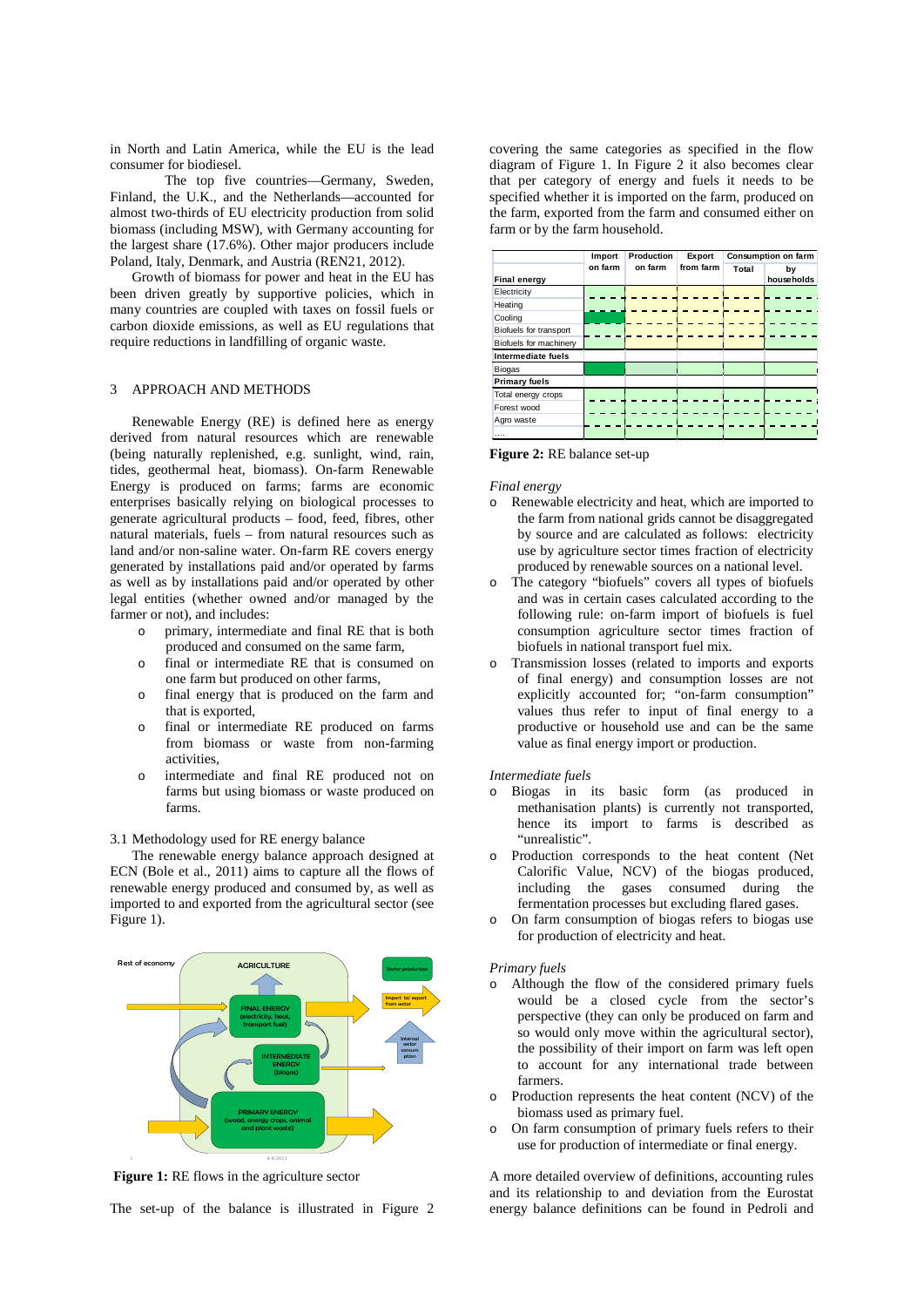Langeveld (Eds.) (2011). For this study the same balances were prepared for the actual situation (data were derived for the base year 2008, but if no data available another year was used) and for the year 2020 for the 2 scenario situations, which are explained in the next.

A large number of data sources were consulted for filling in the energy balances per country. For a detailed overview of sources consulted in each country see Pedroli and Langeveld (Eds.) (2011). Overall it should however be mentioned that very few centralised data sources are available which collect relevant data for the balances following the same methodology and format. Proxies and expert estimates in the field were often used to calculate estimates. Therefore it remained difficult to set-up a single accounting rule to follow across all countries.

3.2 Methodology used for GHG balance and calculation of emission savings

The approach for the calculation of saved or avoided GHG emissions is based on two methodologies that differ for the type of RE sources. For solar, wind and geothermal energy and energy from solid biomass, the GHG savings were calculated using the RE monitoring protocol (Te Buck *et al*., 2010). For energy crops and biogas the GHG emission savings were assessed with the MITERRA-Europe model (Velthof *et al*, 2009 and Lesschen et al., 2011). Mitterra also includes a (co)digestion sustainability tool (Zwart et al., 2006) to assess the saved and avoided GHG emissions from digestion for biogas production. The system boundaries for the calculation of the saved and avoided GHG emissions were in line with the EU Renewable Energy Directive (RED). Several emissions factors, conversion factors and other parameters were country specific. When no country specific values were available, we used the standard values from the BIOGRACE project<sup>[1](#page-2-0)</sup>, which deals with the harmonisation of greenhouse gas emission calculations of biofuels throughout the European Union.

MITERRA-Europe (Velthof *et al*, 2009 and Lesschen *et al.*, 2011) is an environmental model, which can assess the impact of measures, policies and land use changes on environmental indicators on a NUTS-2 and MS level in the EU-27. MITERRA-Europe is partly based on the existing models CAPRI and GAINS, and was supplemented with an N leaching module, a soil carbon module and a measures module. The model comprises 41 crops including six second generation energy crops (*Miscanthus*, switchgrass, canary reed, poplar, willow and eucalyptus).

<span id="page-2-1"></span>In Annex V of the Renewable Energy Directive (RED) the calculation rules for the GHG impact of the production of biofuels and bioliquids are stated. In most cases emissions from cultivation,  $e_{ec}$ , are the most important ones, which were assessed in more detail with MITERRA-Europe. The emissions from carbon stock changes due to direct land use change (*el*) and saved emissions from soil carbon accumulation via improved agricultural management (*esca*) can also be assessed by MITERRA-Europe. However, data on direct land use changes and changes in soil management is not available at a regional or national scale, and therefore these emissions were not included in the assessment. For the emissions from processing and transport the default values from the RED were used. For electricity from

second generation energy crops these values were not available and an average emission of 5 g  $CO_2$ -eq/MJ was assumed for processing and transport.

The following sources of GHG emissions were included in the calculation for the GHG emissions from energy crops: direct  $N_2O$  soil emissions (from fertiliser and manure application and crop residues), indirect  $N_2O$ soil emissions (from N deposition and N leaching), GHG emissions from fertiliser production,  $CO<sub>2</sub>$  emissions from fuel consumption and  $CO<sub>2</sub>$  emissions from organic soils, liming and urea application. The calculations follow the methodology of the IPCC 2006 guidelines and are described in more detail in Lesschen et al. (2011).

GHG emission factors for fossil fuel combustion are needed to calculate the amount of saved GHG emissions from RE due to reduced fossil fuel use. The Renewable Energy Directive provides default values; however, due to differences in fossil fuel mix, these values should be country specific. The coal-to-electricity fuel cycles vary to a large extent between EU Member States according to their coal extraction, transport distances, power plant efficiencies, and emission control technologies. In contrast, less differences can be observed in the case of gas or oil based systems, either for electricity generation or heating (Fritsche et al., 2006) In this project we use GHG emission factors based on GEMIS (version  $4.8)^2$  $4.8)^2$ which is a life-cycle analysis program and database for energy, material, and transport systems, and comprises of a database on 1) fossil fuels, renewables, nuclear, biomass and hydrogen, 2) processes for electricity and heat, 3) materials and 4) transports.

The GHG emission factors are based on fossil fuels only (coal, lignite, oil and natural gas), since we assume that RE will replace fossil fuels and not other RE sources or nuclear energy. For the fossil fuel mix in 2008 we used statistics from DG TREN (Energy Pocket,  $2010$ )<sup>[3](#page-2-2)</sup>. The fossil fuel mix for 2020 for both electricity and heat is based on the PRIMES reference scenario for 2020 (Capros *et al*., 2009).

## 3.3 Scenarios

1

To derive a picture of the most likely mid-term developments on production and use of RE in agriculture the following two scenarios were considered:

1. A "pure NREAP" scenario in which the growth factors for production of different renewable sources on farms were calculated based on the NREAP projections of development trajectories<sup>[4](#page-2-3)</sup> for the various renewable sources, with no additional incentives specific to the agriculture sector. These growth factors are applied to each data category in the RE balance to derive estimates for 2020. In this scenario the NREAP targets are reached without putting in place any specific stimulation measures for farming to develop RES activities. The only

<span id="page-2-3"></span><span id="page-2-2"></span><span id="page-2-0"></span><sup>1</sup> <http://www.biograce.net/>

<sup>2</sup> <http://www.oeko.de/service/gemis/en/> 3

[http://ec.europa.eu/energy/publications/doc/statisti](http://ec.europa.eu/energy/publications/doc/statistics/part_2_energy_pocket_book_2010.pdf) [cs/part\\_2\\_energy\\_pocket\\_book\\_2010.pdf](http://ec.europa.eu/energy/publications/doc/statistics/part_2_energy_pocket_book_2010.pdf)

<sup>&</sup>lt;sup>4</sup> A complete overview of NREAP projections is available in Beurskens and Hekkenberg (2011) and is available on

[http://www.ecn.nl/units/ps/themes/renewable](http://www.ecn.nl/units/ps/themes/renewable-energy/projects/nreap/)[energy/projects/nreap/](http://www.ecn.nl/units/ps/themes/renewable-energy/projects/nreap/)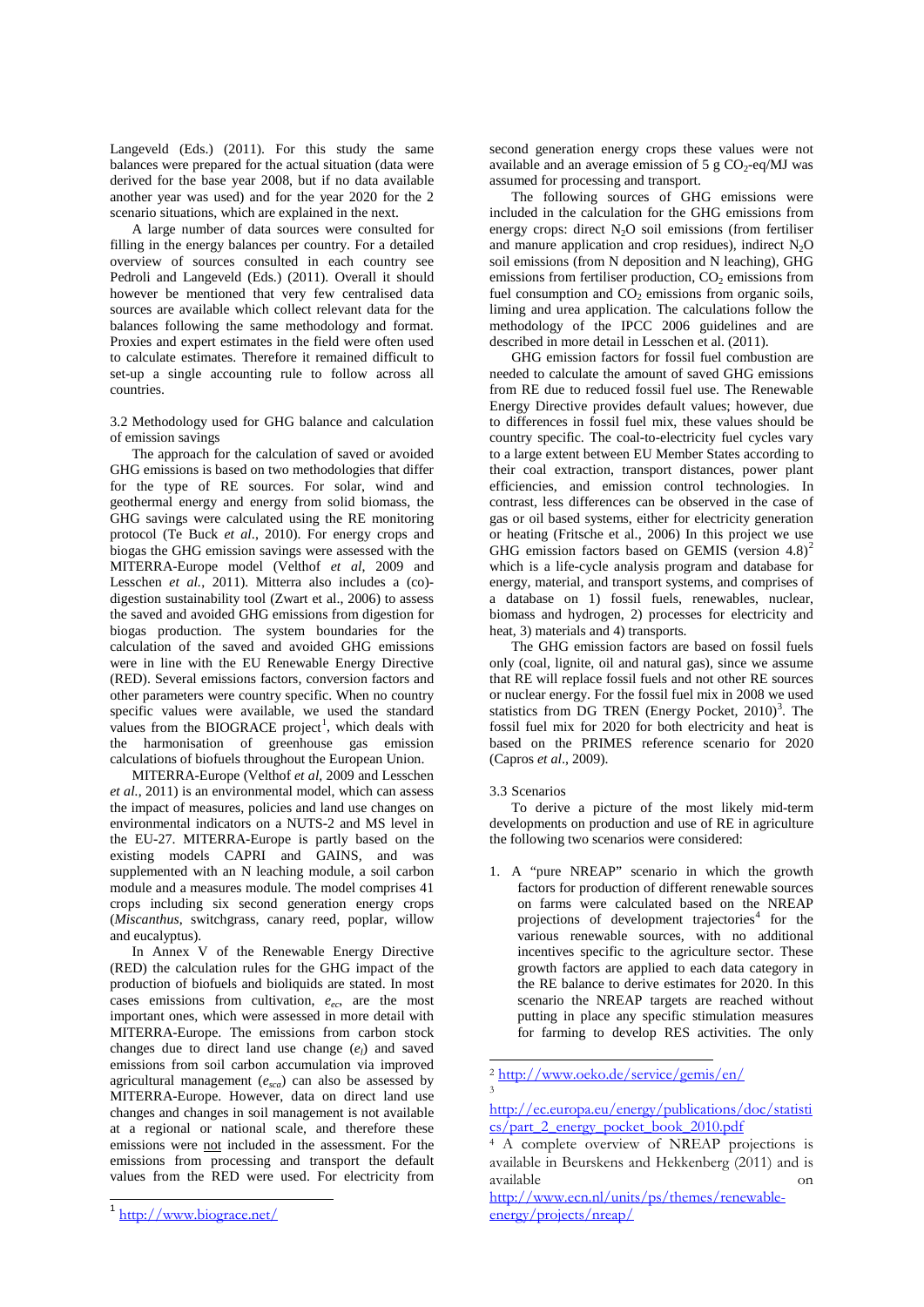stimulation is that there is an increased demand for RES-energy from the market resulting from the 20% renewable energy consumption target set in the RES Directive, which will stimulate a market demand and higher prices for RE-energy. This however is the only stimulation through policy and impacts on farming in the same manner as it impacts on other sectors of the economy. Thus the assumption is that all RES activities that can be employed at farm level will develop according to the average growth figures for renewables needed to reach the NREAP 2020 targets (as compared to 2008 baseline). Since no incentives are given other than an increased market demand for RE energy, there is no reason to assume that growth levels for the farm sector will be higher than for RES in other sectors.

This approach thus disregards the relative contribution of different sectors to achieving the NREAP targets. The NREAPs themselves do not offer any clues on this, and the role of agriculture as contributor of renewable energy is only explicitly mentioned by the projected supply of primary energy sources coming from agriculture<sup>[5](#page-3-0)</sup>. In this respect, the assumption of equal growth rates of renewables across economic sectors may be an oversimplification, but at this moment there is no country specific information available providing an estimate of the relative contribution of the farming sector to the NREAP targets. If no additional incentives for the development of on-farm renewables are in place, there is no reason to assume the renewables growth rates should be higher or lower in agriculture compared to other sectors, especially for the main types of final energy production, like wind and biogas, which in most cases benefit from the same support schemes regardless of the sector holding the installation.

2. A second, "NREAP+Agri" scenario on the other hand also takes the NREAPs as a starting point (same as above), but in addition takes into consideration region-specific data on important biophysical and farm-structural parameters, which could, under correct stimulation schemes, result in a higher contribution of renewable energy from farms.

In this scenario it is assumed that the contribution from farming to reaching renewable energy targets from NREAPs will be larger than in the other scenario because of additional stimulation measures for RE-development on farms. Without specifying those measures, it will be assumed that in regions where certain circumstances are more optimal to develop certain on-farm RE-activities, the right incentive schemes (which include the present RES stimulation measures such as feed-in tariffs, but particularly measures in the present and future RDPs) would indeed lead to their optimal deployment by farmers, resulting in an above average growth. Above average implies above the average growth rate needed to reach the NREAP targets by 2020. The latter however only applies to those RE-activities that are particularly suitable to develop on farms given specific regional circumstances and farm structural characteristics in different EU regions.

## 4 RESULTS

#### 4.1 RE balance

On-farm production of renewable energy for the agriculture sector in EU-27 is presented in a consolidated renewable energy balance (Table 1). This balance represents the best available estimate of the current situation of renewables on farms across Europe, based on the information presently available.

**Table 1:** Renewable Energy balance for EU-27 in 2008 (in ktoe)

|                                    | Import  | Production | Export    | Consumption on farm |            |                            |
|------------------------------------|---------|------------|-----------|---------------------|------------|----------------------------|
|                                    | on farm | on farm    | from farm | Total               | bv         |                            |
| <b>Final energy</b>                |         |            |           |                     | households | Remarks:                   |
| Electricity                        | 761.3   | 8022.2     | 8019.7    | 763.8               |            | Input                      |
| from solar PV                      |         | 25.6       | 25.6      | 0.0                 | 0.0        | Unrealistic input          |
| from wind                          |         | 7288.3     | 7288.3    | 0.0                 | 0.0        | <b>Calculation</b>         |
| from solid biomass                 |         | 17.8       | 17.8      | 0.0                 | 0.0        | No disaggregation possible |
| from biogas                        |         | 689.8      | 687.3     | 1.2                 |            | Assumption                 |
| from                               |         | 0.8        | 0.8       | 0.0                 | 0.0        | "-" = Not Known            |
| Heating                            | 2.1     | 3835.2     | 0.2       | 3837.1              |            |                            |
| from solar                         |         | 8.8        | 0.0       | 8<br>8              |            |                            |
| from solid biomass                 |         | 3743.1     | 0.0       | 3743.1              | 2539.8     |                            |
| from biogas                        |         | 25.7       | 0.2       | 25.5                |            |                            |
| from green gas                     |         | 0.0        | 0.0       | 0.0                 |            |                            |
| from geothermal                    |         | 36.7       | 0.0       | 36.7                |            |                            |
| $from \ldots$                      |         | 20.8       | 0.0       | 20.8                |            |                            |
| Cooling                            |         | 0.0        | $0.0\,$   | 0.0                 |            |                            |
| Biofuels for transport             | 124.6   | 0.0        | 0.0       | 124.6               |            |                            |
| Biofuels for machinery             | 7.6     | 0.0        | 0.0       | 7.6                 | 0.0        |                            |
| Intermediate fuels                 |         |            |           |                     |            |                            |
| Biogas                             |         | 1819.3     | 0.0       | 1819.3              |            |                            |
| <b>Primary fuels</b>               |         |            |           |                     |            |                            |
| Total energy crops                 | 0.0     | 13401.1    | 8675.2    | 822.4               |            |                            |
| Oilseeds, cereals, sugar crops etc | 0.0     | 10955.4    | 8175.0    | 832.8               |            |                            |
| Woody crops                        | 0.0     | 373.5      | 373.4     | 0.0                 |            |                            |
| Forest wood                        | 5687.8  | 5158.0     | 5158.0    | 5687.8              |            |                            |
| Agro waste                         |         | 4923.9     | 3298.3    | 1114.1              |            |                            |
| Plant waste                        |         | 322.7      | 233.6     | 114.2               |            |                            |
| Manure                             |         | 60.5       | 67.1      | 231.3               |            |                            |
| Other waste                        | 36.9    | 36.2       | 13.7      | 59.5                |            |                            |
|                                    |         |            |           |                     |            |                            |

*Note: Totals are not the sum of the respective subcategories, but a sum of individual categories across MSs, hence they might differ. (I.e. the sum of total energy crops as primary production is larger than the sum of oilseeds, cereals, sugar crops and woody crops, because more MS had data available for total energy crop production than for its sub-categories.)* 

The RE balance reveals that total on-farm production of final energy from renewable sources in the EU-27 amounts to 11.8 Mtoe. This is similar to a recent estimation provided by the European Commission<sup>[6](#page-3-1)</sup>. It represents a relatively small share of total RE consumption (e.g. 80 Mtoe from biomass alone in 2008). Most of on-farm RE production, over 8 Mtoe is exported as electricity. The 3.8 Mtoe of heat production is mostly for own consumption which is almost twice the total amount of electricity and over ten times the amount of heat delivered to the sector, at 4.5 Mtoe and 0.3 Mtoe<sup>[7](#page-3-2)</sup>, respectively. Primary production (energy crops, forest wood, waste and manure) exceeds 23 Mtoe. Part of this is applied in the production of biogas used for generation of final energy (heat, electricity), part is exported from farm to the biofuel sector and a (still small) part represents lignocellulosic (woody) crops used mainly for combustion for power generation.

Wind is by far the most prevalent resource used for production of renewable electricity in agriculture,

1

<span id="page-3-2"></span><span id="page-3-1"></span>1

<sup>6</sup> Directorate-General for Agricultre and Rural Development, 2010. Rural development in the European Union. Statistical and Economic Information. Table 2.2.4.16.1.

Eurostat, 2001: [http://epp.eurostat.ec.europa.eu/portal/page/portal](http://epp.eurostat.ec.europa.eu/portal/page/portal/statistics/search_database) [/statistics/search\\_database](http://epp.eurostat.ec.europa.eu/portal/page/portal/statistics/search_database)

<span id="page-3-0"></span><sup>5</sup> Summarised in Tables 7a in the NREAPs.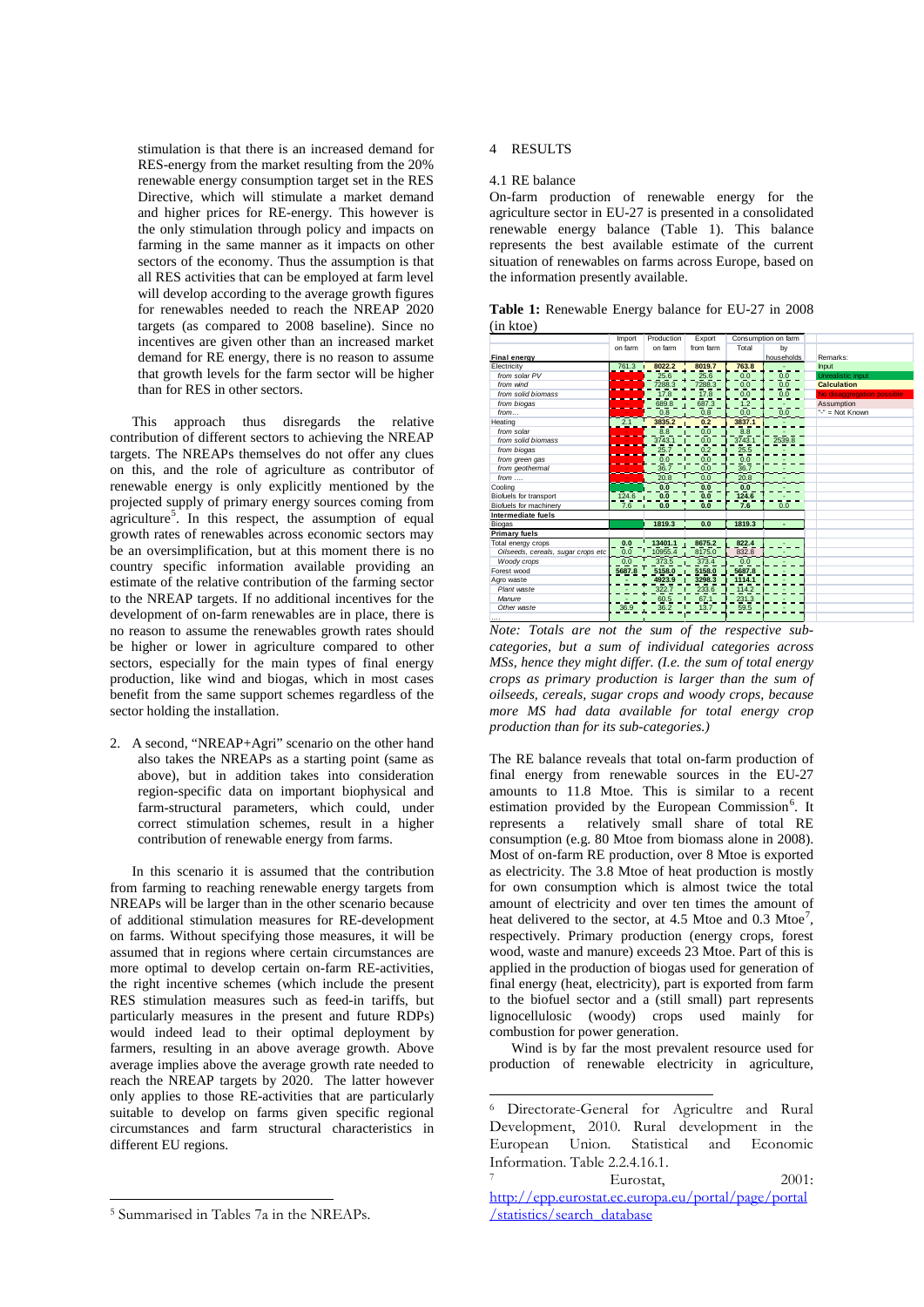contributing around 90% of the total, all of which is exported to the electricity grid. The second largest contributor is biogas with almost 700 ktoe. While this represents under 10% of the total renewable electricity produced on farms, it has to be noted that farm biogas production in the EU has enjoyed strong growth in the past few years, and agricultural plants now produce much more than the other two important biogas production methods, landfill plants (36%) and wastewater treatment plants (12%), most of it recovered in the form of electricity [\(EurObserv'ER 2011\)](#page-7-0). Other renewable electricity options, such as solar PV and combustion of solid biomass are still small and are only taken up by farmers in two or three countries.

In terms of uptake, it is clear from Figure 3 that German and Spanish farmers have benefitted most from the growth of the European wind sector, mainly by leasing their land to wind energy developers. In Germany the agricultural biogas sector is also significant. The country is now the leading European biogas producer, alone accounting for over half of European primary energy output and biogas-sourced electricity output [\(EurObserv'ER 2011\)](#page-7-0). Here we would again like to warn the reader that incomplete country data overstates the differences between MSs, nevertheless, it is clear where the largest part of the on-farm renewable energy development took place.



**Figure 3:** Renewable electricity production in the agriculture sector in 2008 per MS (in ktoe)

In terms of renewable heat, solid biomass (wood & wood wastes) is by far the predominant source used by farmers, and in contrast with renewable electricity, which is exported from farms to the national grid, heat from solid biomass is mainly consumed where it is generated, for farm household space heating, by using traditional combustion methods. Biogas is used for production of heat much less then it is used for production of electricity, contributing only around 1% to the total renewable heat production and consumption in agriculture. This might partly be due to the fact that so far, renewable heat has been much less stimulated than renewable electricity, but also due to accounting methods, which in official statistics only account for heat sold and not that consumed on-site. Some a-typical heat production technologies are found in the Netherlands which is recovering heat from the cooling of milk and heat pumps in Denmark. Eastern European countries with the largest number of farms also consume the largest amounts of heat from solid biomass (in absolute terms).

As to the most under used RE one can conclude that a number of regions could develop significant nonbiomass related resources, especially solar energy in Southern European countries and biogas in Central and Eastern Europe.

The agricultural sector produces between  $7 - 8$  times the amount of renewable electricity it consumes, making it a large net exporter of renewable electricity to other sectors. Either by direct investment in electricity installations, by leasing land or by growing crops used by others in the power generation process, European farmers already contribute more than 10% of the total renewable electricity production in Europe (2008, EurObserv'Er 2011). In terms of renewable heat, farmers seem to be rather self-sufficient, requiring only minor imports from the grid, but also consuming most of the heat they produce. European farmers are of course also the most important producers of feedstock for the production of biofuels.

**Table 2:** Renewable Energy balance for EU-27 in 2020 in NREAP sccenario (first table) and NREAP+Agri scenario (last table) (in ktoe) *NREAP scenario:*

|                                | Import  | Production | Export                |        | Consumption on farm |
|--------------------------------|---------|------------|-----------------------|--------|---------------------|
|                                | on farm | on farm    | from farm             | Total  | by                  |
| <b>Final energy</b>            |         |            |                       |        | households          |
| Electricity                    |         | 35894.7    | 35885.5               | 9.2    | 0.0                 |
| from solar PV                  |         | 653.4      | 653.4                 | 0.0    | 0.0                 |
| from wind                      |         | 32692.7    | 32692.7               | 0.0    | 0.0                 |
| from solid biomass             |         | 31.5       | 31.5                  | 0.0    | 0.0                 |
| from biogas                    |         | 2516.2     | 2507.0                | 9.2    | 0.0                 |
| from                           |         | 0.8        | 0.8                   | 0.0    | 0.0                 |
| Heating                        |         | 6127.7     | $\bf{0}$<br>8         | 6126.9 | 2539.8              |
| from solar                     |         | 304.4      | 0.0                   | 304.4  | 0.0                 |
| from solid biomass             |         | 5327.8     | 0.0                   | 5138.1 | 2539.8              |
| from biogas                    |         | 238.3      | 0.8                   | 237.2  | 0.0                 |
| from green gas                 |         | 0.0        | 0.0                   | 0.0    | 0.0                 |
| from geothermal                |         | 224.4      | 0.0                   | 224.4  | 0.0                 |
| $from \dots$                   |         | 32.8       | 0.0                   | 32.8   | 0.0                 |
| Cooling                        |         | 0.0        | 0.0                   | 0.0    | 0.0                 |
| Biofuels for transport         |         |            |                       |        |                     |
| Biofuels for machinery         |         |            |                       |        |                     |
| Intermediate fuels             |         |            |                       |        |                     |
| <b>Biogas</b>                  |         | 6456.6     | 366.7                 | 6456.6 |                     |
| <b>Primary fuels</b>           |         |            |                       |        |                     |
| Total energy crops             | 0.0     | 25538.5    | 10441.2               | 2715.4 |                     |
| Oilseeds, cereals, sugar crops | 0.0     |            | 10535.3 7569.9 2779.4 |        |                     |
| Woody crops                    | 0.0     | 3216.3     | 3216.3                | 0.0    |                     |
| Forest wood                    | 5687.8  |            |                       | 5687.8 |                     |
| Agro waste                     | 0.0     | 21388.7    | 13922.8               | 3965.1 |                     |
| Plant waste                    | 0.0     |            |                       |        |                     |
| Manure                         | 0.0     |            |                       |        |                     |
| Other waste                    | 0.0     |            |                       |        |                     |
| .                              |         |            |                       |        |                     |

| NREAP+Agri scenario: |  |
|----------------------|--|
|----------------------|--|

|                                | Import  | Production | Export        |                        | Consumption on farm |
|--------------------------------|---------|------------|---------------|------------------------|---------------------|
|                                | on farm | on farm    | from farm     | Total                  | bv                  |
| <b>Final energy</b>            |         |            |               |                        | households          |
| Electricity                    | 0.0     | 62499.2    | 61424.9       | 22.8                   |                     |
| from solar PV                  |         | 881.9      | 881.9         | 0.0                    | 0.0                 |
| from wind                      |         | 53797.0    | 53797.0       | 0.0                    | 0.0                 |
| from solid biomass*            |         | 43.0       | 43.0          | 0.0                    | 0.0                 |
| from biogas                    |         | 7777.3     | 6702.9        | 22.8                   |                     |
| from                           |         | 0.0        | 0.0           | 0.0                    | 0.0                 |
| Heating                        | 0.0     | 7864.8     | 1.6           | 7863.1                 | 2539.2              |
| from solar                     |         | 415.8      | 0.0           | 416.1                  |                     |
| from solid biomass*            |         | 6517.7     | 0.0           | 6517.7                 | 2539.2              |
| from biogas                    |         | 601.0      | 1.6           | 599.1                  |                     |
| from green gas                 |         | 0.0        | 0.0           | 0.0                    | 0.0                 |
| from geothermal                |         | 276.3      | 0.0           | 276.3                  |                     |
| $from \dots$                   |         | 53.9       | 0.0           | 53.9                   |                     |
| Cooling                        |         | 0.0        | 0.0           | 0.0                    |                     |
| Biofuels for transport         |         |            |               |                        |                     |
| Biofuels for machinery         |         |            |               |                        |                     |
| Intermediate fuels             |         |            |               |                        |                     |
| Biogas                         |         | 19046.3    | 403.3         | 18643.0                |                     |
| <b>Primary fuels</b>           |         |            |               |                        |                     |
| Total energy crops             | 0.0     | 28063.3    | 14208.9       | 3484.3                 |                     |
| Oilseeds, cereals, sugar crops | 0.0     | 13499.5    | 9848.7        | 3484.3                 |                     |
| Woody crops                    | 0.0     |            | 4360.3 4360.3 | 0.0                    |                     |
| Forest wood                    | 5687.8  |            |               | 5687.8                 |                     |
| Agro waste                     | 0.0     |            |               | 28010.3 18923.5 5036.3 |                     |
| Plant waste                    | 0.0     |            |               |                        |                     |
| Manure                         | 0.0     |            |               |                        |                     |
| Other waste                    | 0.0     |            |               |                        |                     |
|                                |         |            |               |                        |                     |

As for 2020 on-farm RE production amounts to 42 Mtoe under the NREAP scenario, an increase of 250% as compared to 2008 (see Table 2). Under the more ambitious NREAP+Agri scenario the total could amount to even 82 Mtoe, with electricity generation expected to be 62 Mtoe and the rest coming from intermediate fuels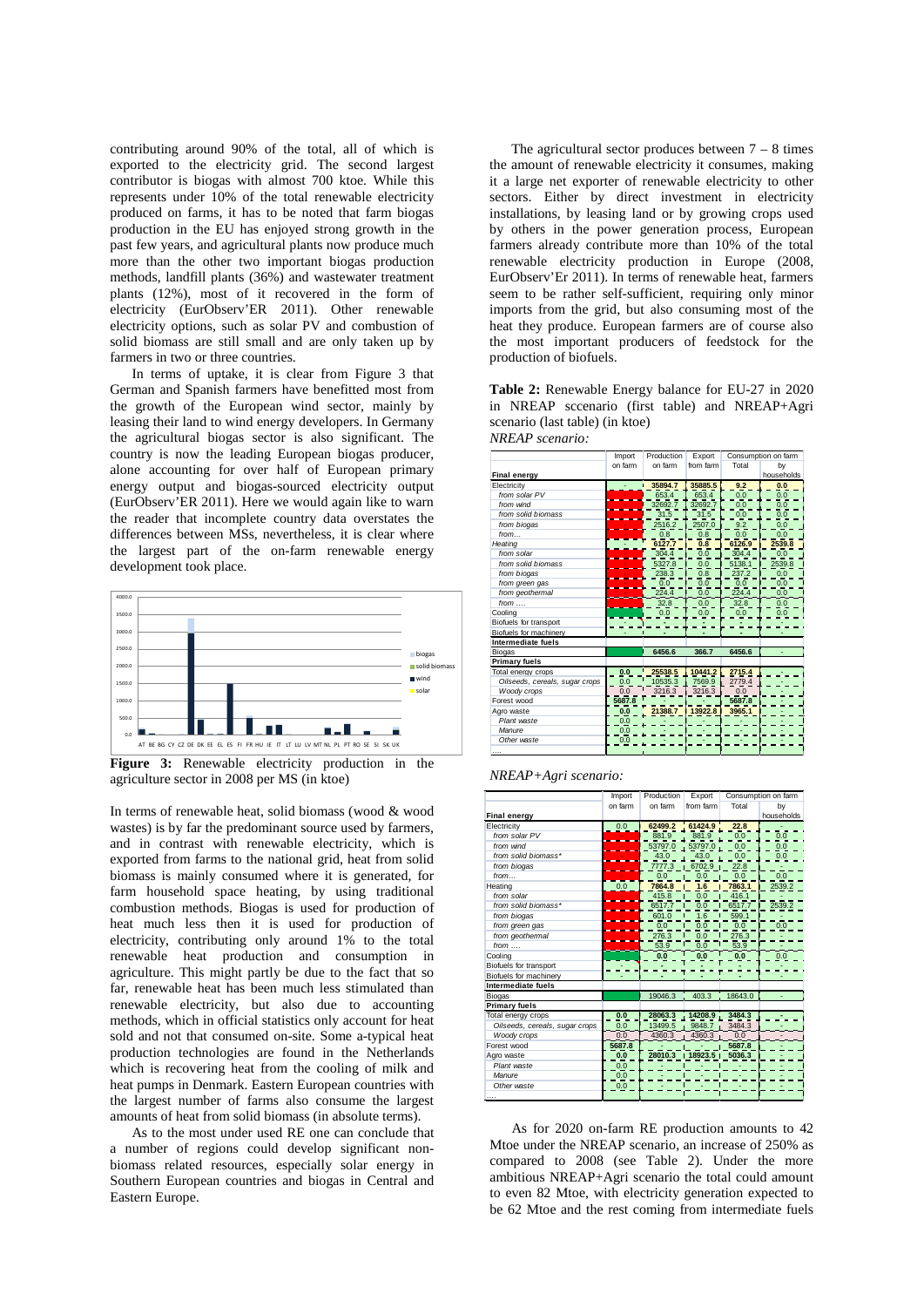(an eight-fold increase) (see Table 2). The agricultural RE production would amount to 30% of the total 2020 NREAP demand in the NREAP scenario and even 44% of this demand in the NREAP+Agri scenario.

In the NREAP scenario electricity production is expected to rise to almost 36 Mtoe, representing a 3-4 fold increase compared to 2008. Production of heat (6 Mtoe in 2020) is showing a more modest increase, approximately doubling in size. The main reason for this is that traditional solid biomass-based heat used for farm household heating is assumed to remain relatively constant in the near future, and only the productive heat uses are assumed to increase following the NREAP-based growth rates. For biofuel uses we did not make estimates for 2020 uses, as they are expected to follow the development of the country transport fuel mix and should in principle reach 10% of total fuel consumption, as mandated by the RES directive.

4.3 GHG balances: saved and avoided GHG emissions

The total calculated GHG savings from RE on farms in 2008 is 86 Mton  $CO<sub>2</sub>$ -eq (see Figure 5). This is equivalent to 18% of the total GHG emissions from the agriculture sector in the EU in 2008, as reported to the UNFCCC or listed by the EU Rural development report (DG-AGRI, 2010). However, most of these savings are not accounted under the UNFCCC sector Agriculture, but under the UNFCCC sector Energy, only the saved GHG emissions from manure storage for biogas production are accounted under the sector Agriculture. Most GHG savings are due to wind energy  $(53 \text{ Mton } CO_2\text{-eq})$ , followed by solid biomass for heating  $(17 \text{ Mton CO}_2\text{-eq})$ , biofuels (8.8 Mton CO<sub>2</sub>-eq), biogas (5.0 Mton CO<sub>2</sub>-eq) and second generation energy crops  $(2.7 \text{ Mton CO}_2\text{-eq})$ . The other RE types only have a marginal effect on the total GHG savings. The contribution to the savings per country depends strongly on the amount and mix of RE per country (see Figure 5). Germany contributes for 25% to the total GHG savings, mainly from wind energy and biogas, followed by Spain with 15%, mainly from wind energy.



Figure 5: Saved GHG emissions from on-farm RE in 2008 (kton CO₂ equivalents)

In terms of GHG performance, biogas is most interesting, since not only GHG from fossil fuel combustion are saved, but also GHG emissions from manure storage might be avoided. Table 3 presents the overview of how the net GHG savings are composed. Electricity production from biogas avoids most GHG emissions (5.2

Mton  $CO_2$ -eq), whereas the savings from heat production are low  $(0.1 \text{ Mton CO}_2\text{-eq})$ , since in most cases there is no nearby demand for heat. Under optimal circumstances about 50% of the energy produced could be used for heating, however, based on the collected data from Theme 1 only about 2.6% of the produced biogas is currently used for heating. The avoided emissions from manure storage are estimated at 1.5 Mton  $CO<sub>2</sub>$ -eq in 2008.

| Country        | $\cdots$<br><b>Avoided GHG</b><br>emission from<br>manure storage | <b>Avoided GHG</b><br>emission fossil<br>fuels for<br>electricity | $($ $\sim$ $\sim$ $\sim$ $\sim$ $\sim$ $\sim$ $\sim$<br>Avoided<br>GHG<br>emission<br>fossil fuels | GHG<br>emissions<br>from<br>biogas | Net avoided<br>GHG<br>emissions |
|----------------|-------------------------------------------------------------------|-------------------------------------------------------------------|----------------------------------------------------------------------------------------------------|------------------------------------|---------------------------------|
| Austria        | 23.1                                                              | 294.6                                                             |                                                                                                    | 108.7                              | 209                             |
| Belgium        | 5.9                                                               | 19.6                                                              | 11.7                                                                                               | 6                                  | 31.2                            |
| Cyprus         | 4.5                                                               | 4.5                                                               | 1.4                                                                                                | 1.5                                | 8.9                             |
| Czech Republic | 10.4                                                              | 62.8                                                              | 16.9                                                                                               | 22.4                               | 67.7                            |
| Denmark        | 205.8                                                             | 177.5                                                             | 24.7                                                                                               | 32.8                               | 375.2                           |
| Estonia        | 2.8                                                               | 1.9                                                               | 0.9                                                                                                | 0.4                                | 5.2                             |
| Finland        | 0.1                                                               | 0.3                                                               | 0.6                                                                                                | 0.1                                | 0.9                             |
| France         | 221.3                                                             | 443.4                                                             |                                                                                                    | 136.1                              | 528.6                           |
| Germany        | 540.7                                                             | 3417.4                                                            |                                                                                                    | 1109.8                             | 2848.3                          |
| Hungary        | 38.3                                                              | 20.1                                                              | 12.4                                                                                               | 12.7                               | 58.2                            |
| Latvia         | 1.3                                                               | 0.9                                                               | 0.9                                                                                                | 0.6                                | 2.6                             |
| Lithuania      | 1.3                                                               | 0.5                                                               | 1.5                                                                                                | 0.7                                | 2.5                             |
| Luxembourg     | 4.7                                                               | 16.3                                                              | 24                                                                                                 | 6.9                                | 38.1                            |
| Netherlands    | 126.5                                                             | 173                                                               | 9.9                                                                                                | 161.4                              | 148.1                           |
| Poland         | 0.5                                                               | 0.5                                                               | 0.3                                                                                                | 0.2                                | 1                               |
| Portugal       | 2.4                                                               | 4.8                                                               |                                                                                                    | 0.8                                | 6.3                             |
| Romania        | 0.5                                                               | 2.4                                                               |                                                                                                    | 0.7                                | 2.2                             |
| Slovenia       | 6.6                                                               | 45.4                                                              |                                                                                                    | 13                                 | 39                              |
| Spain          | 43.6                                                              | 65.3                                                              | 5.3                                                                                                | 11.4                               | 102.8                           |
| Sw eden        | 0.4                                                               | 1                                                                 | 2.3                                                                                                | 0.6                                | 3.1                             |
| United Kingdom | 231.7                                                             | 442.7                                                             |                                                                                                    | 136.1                              | 538.2                           |
| EU-27          | 1472.2                                                            | 5194.8                                                            | 113                                                                                                | 1762.8                             | 5017.2                          |

Table 3: Avoided GHG emissions and emissions from the production of biogas per country (Kton  $CO<sub>2</sub>$ -eq)

For countries that have an average a high share of manure in the substrate, e.g. Denmark and Hungary, the saved GHG emissions from manure storage can be higher than the avoided GHG emissions from fossil fuels. Besides avoided GHG emissions, emissions also occur during the production of biogas, for 2008 about 1.8 Mton  $CO<sub>2</sub>$ -eq. Most of these emissions are related to the cultivation of energy crops. Particularly countries as Germany, Austria and Netherlands have high emissions from the cultivation of silage maize and grass. In case no energy crops are used, e.g. for Denmark and Spain, the GHG performance is better (see Figure 4).



**Figure 4**: Average composition of the substrates per country.

The energy crop areas were the basis for the calculation of GHG emissions and savings from biofuel production and from electricity generation based on co-firing of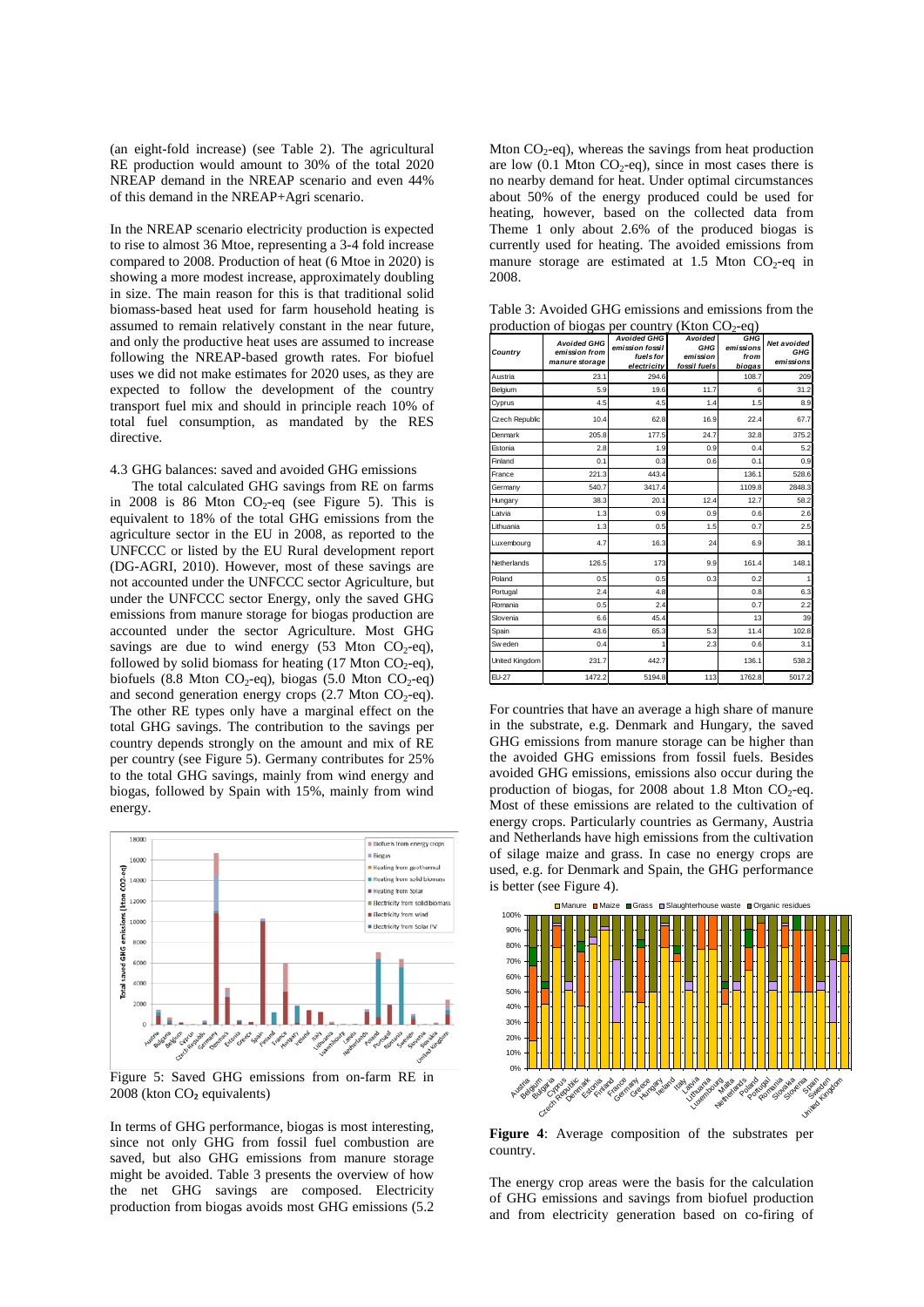second generation (i.e. lignocellulosic) energy crops (*Miscanthus*, switchgrass, canary reed, poplar and willow). For 2008 the areas were estimated in the BiomassFutures project<sup>[8](#page-6-0)</sup>, based on different EU statistics and country information. Figure 5 shows the energy crop areas per country, as used in the GHG calculations. Rapeseed is the main biofuel crop with large areas in France, Germany and Poland. Sunflower is more important in East and South European countries. Cereals and sugar beet are only limited used for biofuel production. The area of second generation energy crops is still limited in 2008 (about 100000 ha), and mainly located in northern EU countries (Finland, Sweden and Poland). With the MITERRA-Europe model the average GHG emission per hectare of energy crop was calculated for each MS. In addition to the emissions from cultivation, as calculated by MITERA-Europe, the default values from the Renewable Energy Directive are used for transport and processing (rapeseed and sunflower to biodiesel and wheat, barley, grain maize and sugar beet to bioethanol).



**Figure 5:**Energy crop areas per MS, data are based on 2006-2008, as collected in BiomassFutures project and calculated by MITERRA-Europe (**[www.biomassfutures.eu](http://www.biomassfutures.eu/)**)



**Figure 6:** Saved and avoided GHG emissions from RE on farms for 2008 and the two 2020 scenarios

In the 2020 NREAP scenario the total calculated GHG savings from RE on farms is 315 Mton  $CO<sub>2</sub>$ -eq, which is equivalent to 65% of the total GHG emissions from the UNFCCC sector Agriculture in the EU in 2008 (487 Mton  $CO_2$ -eq). For the 2020 NREAP + Agri scenario these savings are even higher up to 512 Mton  $CO<sub>2</sub>$ -eq,

1

which is equivalent to 105% of the total GHG emissions from the sector Agriculture. Most GHG savings are due to wind energy (about 73%), followed by biogas, solid biomass for heating and electricity from second generation energy crops (Figure 6). The other RE types only have a minor contribution to the total GHG savings. In the NREAP scenario Germany has the highest contribution to the total GHG savings (27%), followed by France (15%) and Poland (11%). In the NREAP + Agri scenario France equals Germany with both a contribution of 25%), mainly due to a very large increase of wind energy in France.

#### 5 DISCUSSION

The substantial production of Renewable Energy (RE) on farms is a relatively recent development. This study is one of the very first to systematically analyse the production of RE on farms across the EU. The study reveals that there is a large potential in the production and use of RE on farms in Europe. The agricultural sector could certainly provide a fivefold increase in their production of RE within eight years (2020), with an associated increase of farm income and positive effects on rural development and GHG emission reduction. But this conclusion should definitely be interpreted with caution. aking the initial farm balances was not easy given the data availability and the inconsistencies between the different data sources used. This problem lead to some inconsistencies and discrepancies for certain categories in the RE balances. Therefore total figures are not always the sum of sub-categories and should therefore be treated as indicative for the current role of RE on farms, rather than for comparison accross EU MSs.

In spite of data problems, one can cunclude that the farming sector is already contributing significantly to the RE production in the EU and that if the right incentives are taken this contribution can increase significantly. With this increase the contribution to the GHG mitigation can also become very large.

Per unit of produced energy, wind energy and biogas have the highest GHG savings in 2008, whereas biofuels have the lowest GHG savings. The good performance of biogas is due to the avoided emissions from manure storage. Without these avoided emissions the GHG performance of biogas would be lower, i.e.  $5.0$  ton  $CO<sub>2</sub>$ eq/toe. However, the GHG performance of biogas depends on the substrate composition. When energy crops are the main substrate the GHG performance will be lower. In addition, there is a risk of conversion of grasslands to arable land for cultivation of energy maize, as has occurred in Germany (NABU, 2009; FNR 2010). This will lower the GHG performance due to the loss of soil organic carbon. The low GHG savings from biofuels is due to the high GHG emissions from cultivation of energy crops.

The first generation energy crops (rapeseed, sunflower, sugar beet, and cereals) require relatively high nutrient inputs, which results in high  $N_2O$  emissions. The GHG performance of second generation energy crops, such as grass crops as *Miscanthus* and switchgrass and woody crops as poplar and willow, is much better, since these crops do not require high nutrient inputs and these crops have also a positive effect on soil organic carbon stocks.

<span id="page-6-0"></span><sup>8</sup> http://www.biomassfutures.eu/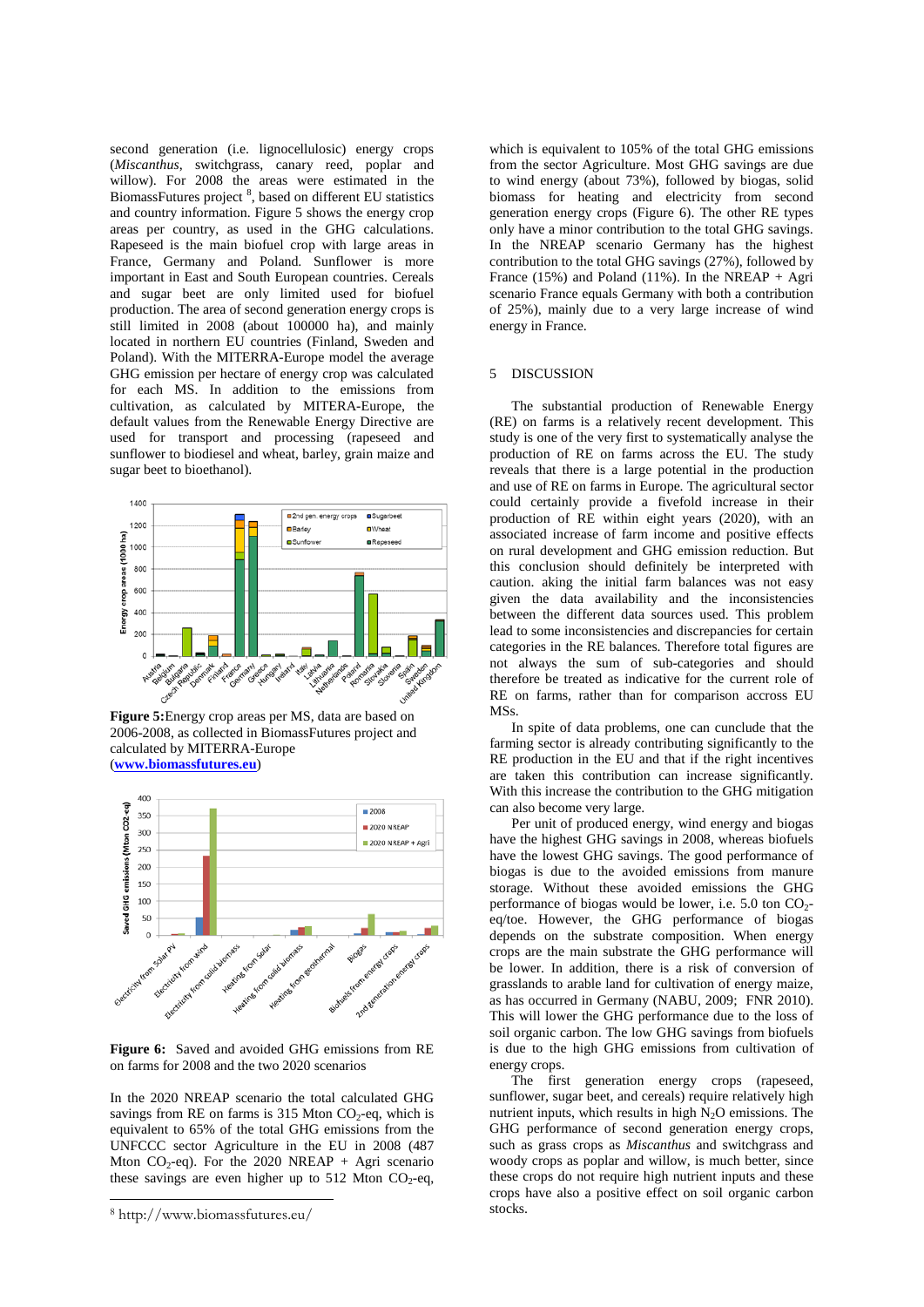For 2020 the relative GHG savings per unit of produced RE is slightly lower for most RE types. The main reason for this lower GHG performance is the change in fossil fuel mix, which results in other GHG emission factors. However, this is very dependent on country and RE type. For biogas and biofuels from energy crops the performance is better due to higher crop yield and less overfertilisation of the energy crops, which lower the emissions from cultivation.

The main uncertainties related to the amount of saved and avoided GHG emissions are related to the amount of renewable energy produced. For biogas the uncertainty is mainly related to the substrate composition. This composition is highly variable in time, and depends on prices and availability. Especially, the ratio between manure and other substrates affects the results, since manure has a much lower energy yield compared to energy crops (mainly silage maize) and other organic residues. However, the GHG balance is positively affected by avoided GHG emissions from manure storage.

Two other parameters that affect the GHG performance of biogas production are the assumed reduction of GHG from manure and the leakage of methane from the biogas plant. For both parameters few literature is available and they depend on the type of installation. According to Mistry and Misselbrook [\(2005\)](#page-7-1) the methane leakage for on-farm Anaerobic Digestion is 3% and for centralised Anaerobic Digestion 1%. Based on this data we assumed an average of 2% for all countries. However, according to Vogt et al. [\(2008\)](#page-7-2) methane leakage might be between 2.5% up to 15% of biogas produced. Countries with many small farm-scale installations (e.g. Germany) have therefore a higher risk on methane leakage compared to countries with larger more centralised installations (e.g. Denmark).

The effect of changing the leakage parameters was compared to the base result of  $2008$  (CH<sub>4</sub> leakage factor at 2% and GHG emission reduction factor at 95%). The CH4 leakage factor has a significant effect on the net GHG savings, with 1% leakage the net saved GHG emission would be 8% higher, while a 5% leakage factor would reduce the net GHG savings by 24%. The effect is even larger when no manure is involved, a 5% leakage with a substrate of purely maize would decrease the net GHG savings by 56%, whereas a 8% leakage would result in negative net GHG savings. According to Vogt et al. [\(2008\)](#page-7-2) leakage might be between 2.5 up to 15% of biogas produced, thus negative GHG savings are not unrealistic.

The effect of the emission reduction factor of stored manure is less pronounced, a decrease from 95% to 80% would results in a decrease of 4.4% of the net GHG savings. In contrast, the effect of substrate composition on the net GHG savings is significant. In general, the net GHG savings will be higher when more manure is included. However, since the energy content of manure is low, a purely manure fed digester is often not economically viable, because of the low biogas production.

Finally for biofuels from energy crops we also compared the default value for cultivation  $(e_{ec})$  of the RED with the result of the GHG assessment by MITERRA-Europe. For most countries both values are comparable, although for some countries the differences are large and on average the values of MITERRA-Europe somewhat higher. These differences are due to two main

reasons: 1) the RED values are not country specific, and do not account for country characteristics and yield levels; 2) emissions from organic soils are not included in the default value of the RED, whereas MITERRA-Europe does account for these emissions, which results of much higher GHG emissions for countries with peat areas, e.g. Finland and Netherlands.

#### 6. REFERENCES

- Capros P, Mantzos L, Tasios N, De Vita A, Kouvaritaksi N (2009) EU energy trends to 2030 – update 2009. EC, Brussels,
- <span id="page-7-0"></span>EurObserv'ER (2011) Various Barometers on EU Renewable Energies. [http://www.eurobserv](http://www.eurobserv-er.org/default.asp)[er.org/default.asp,](http://www.eurobserv-er.org/default.asp)
- FNR (Fachagentu r für Nachwachsende Rohstoffe e.V)<br>
(2010): Entwicklung des Anbaus von (2010): Entwicklung des Anbaus von Rohstoffpflanzen. – [www.nachwachsenderohstoffe.de/fileadmin/fnr/imag](http://www.nachwachsenderohstoffe.de/fileadmin/fnr/images/aktuelles/medien/RZ_Grafik_Anbau_09_rgb_300_DE.jpg) [es/aktuelles/medien/RZ\\_Grafik\\_Anbau\\_09\\_rgb\\_300\\_](http://www.nachwachsenderohstoffe.de/fileadmin/fnr/images/aktuelles/medien/RZ_Grafik_Anbau_09_rgb_300_DE.jpg) [DE.jpg](http://www.nachwachsenderohstoffe.de/fileadmin/fnr/images/aktuelles/medien/RZ_Grafik_Anbau_09_rgb_300_DE.jpg)
- Lesschen JP, van den Berg M, Westhoek HJ, Witzke HP, Oenema O (2011) Greenhouse gas emission profiles of European livestock sectors. Animal Feed Science and Technology 166-167:16-28
- NABU (Naturschutzbund) (2009): Landwirtschaftliche Flächennutzung im Wandel – Folgen für Natur und Landschaft. Eine Analyse agrarstatistischer Daten. NABU, Berlin. [http://imperia.verbandsnetz.nabu.de/imperia/md/cont](http://imperia.verbandsnetz.nabu.de/imperia/md/content/nabude/landwirtschaft/gruenland/gap-reform.pdf) [ent/nabude/landwirtschaft/gruenland/gap-reform.pdf](http://imperia.verbandsnetz.nabu.de/imperia/md/content/nabude/landwirtschaft/gruenland/gap-reform.pdf)
- <span id="page-7-1"></span>Mistry P, Misselbrook T (2005) Assessment of methane management and recovery options for livestock manures and slurries. London: Department for Environment Food and Rural Affairs, Sustainable Agriculture Strategy Division. [http://www.](http://www/) defra. gov.

uk/science/project\_data/DocumentLibrary/AC0402/A C0402\_3589\_FRP. pdf

- Te Buck S, Van Keuelen B, Bosselaar L, Gerlagh T (2010) Methodology for the calculation and recording of the amounts of energy produced from renewable sources in the Netherlands. Publication number 2DENB1014. NL Agency,
- Velthof G, Witzke D, Asman H, Klimont W, Oenema Z (2009) Integrated assessment of nitrogen losses from agriculture in EU-27 using MITERRA-EUROPE. Journal of Environmental Quality 38(2):402
- <span id="page-7-2"></span>Vogt Rea (2008) Optimierungen für einen nachhaltigen Ausbau der Biogaserzeugung und -nutzung in Deutschland. Endbericht zum Forschungsvorhaben 032 75 44 des BMU. IFEU, Heidelberg, pp. 24, 33
- Zwart KB, Oudendag DA, Ehlert PAI, Kuikman PJ (2006) Duurzaamheid co-vergisting van dierlijke mest. Alterra Report, 1437. Wageningen, pp. 72

7 ACKNOWLEDGEMENTS We thank ….

8. LOGO SPACE

.